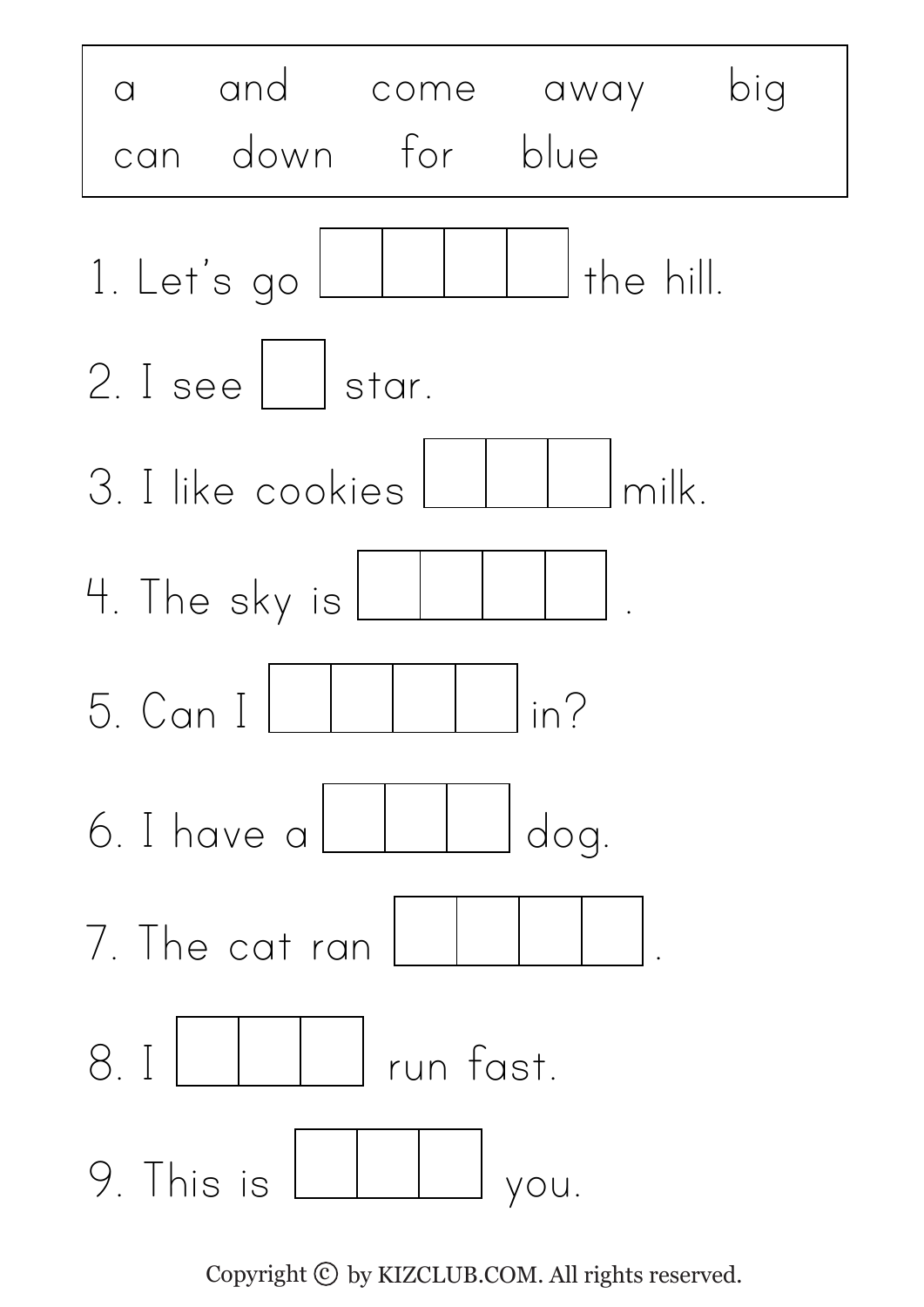

Copyright  $\odot$  by KIZCLUB.COM. All rights reserved.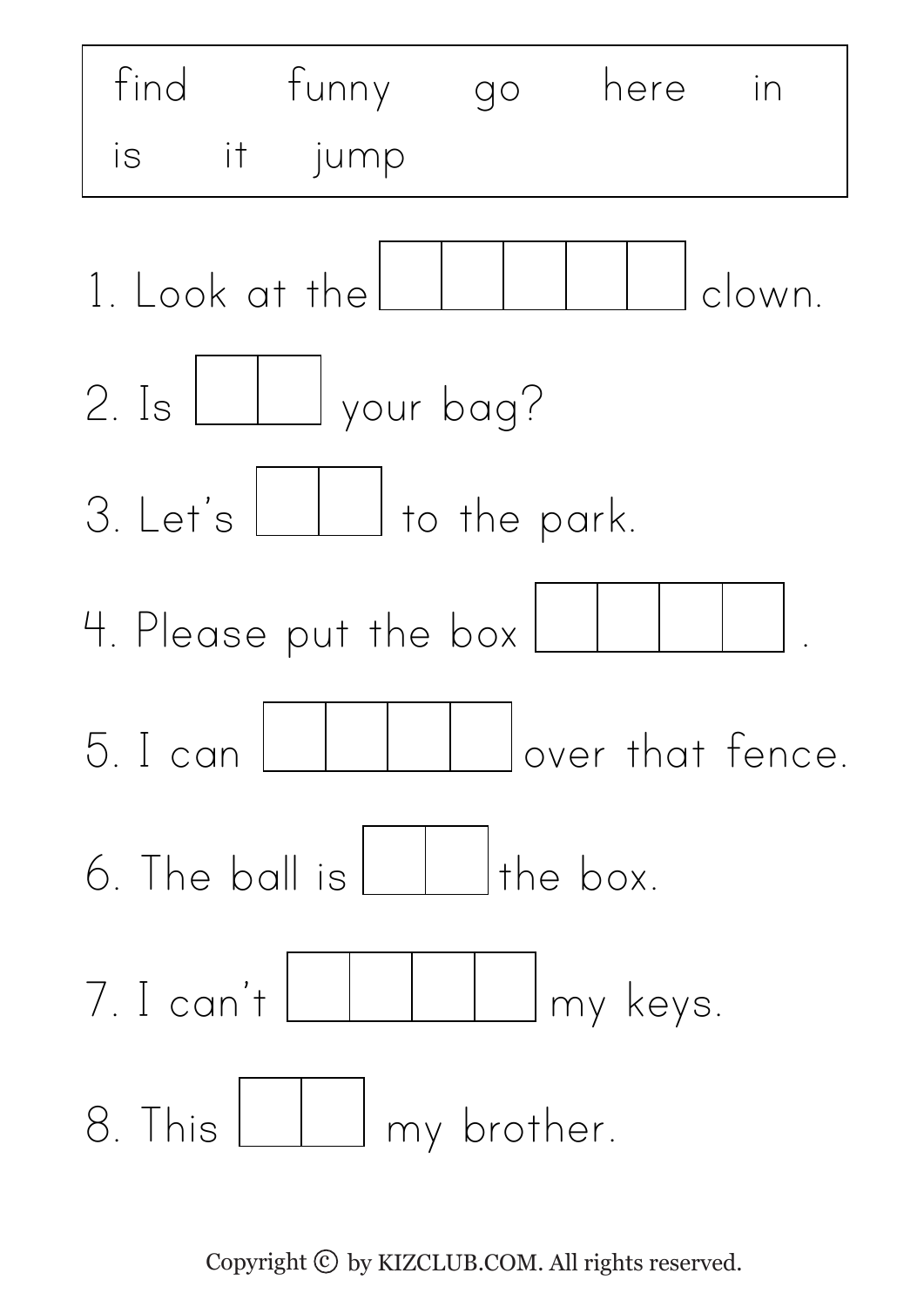

Copyright  $\odot$  by KIZCLUB.COM. All rights reserved.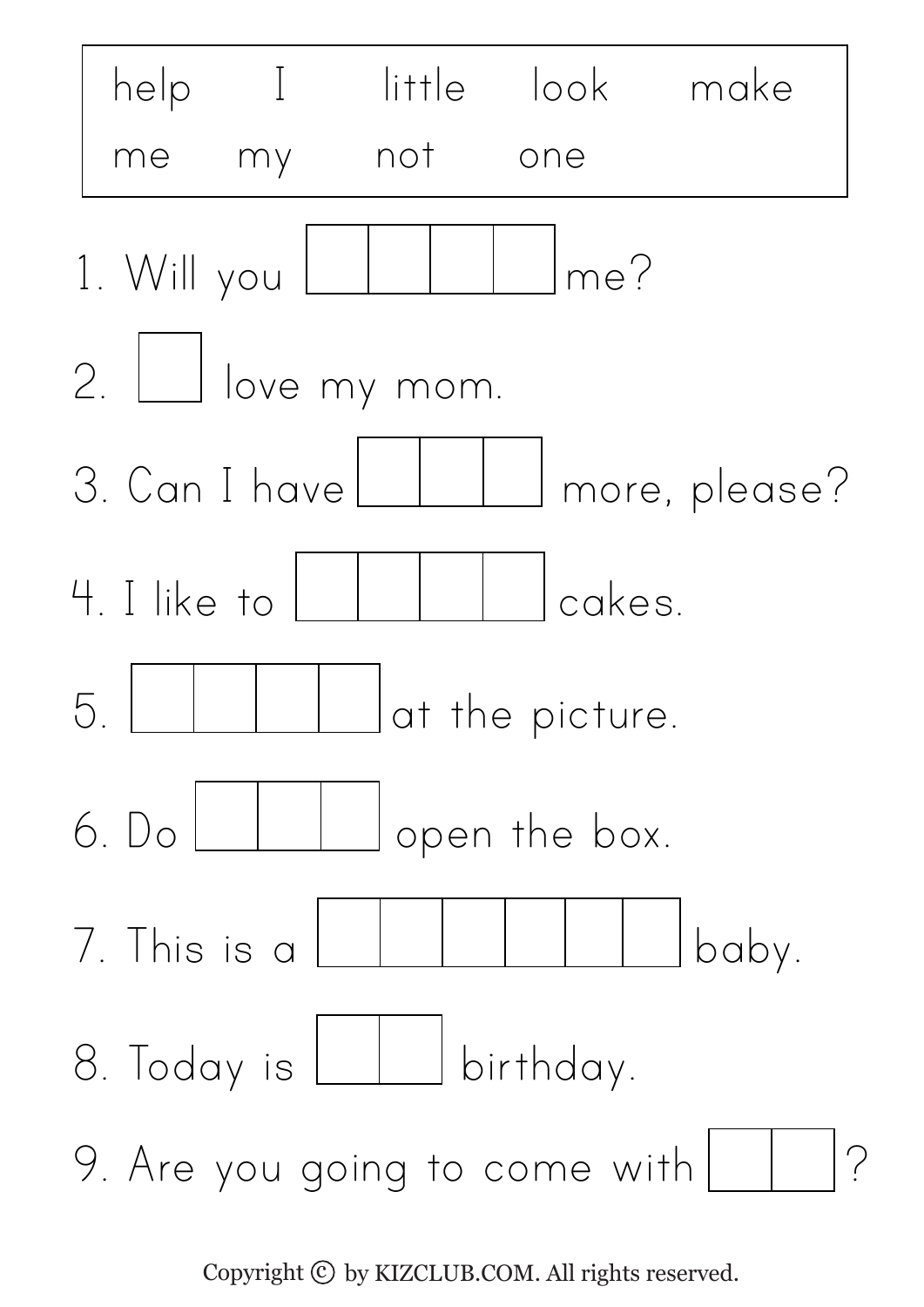

Copyright  $\odot$  by KIZCLUB.COM. All rights reserved.